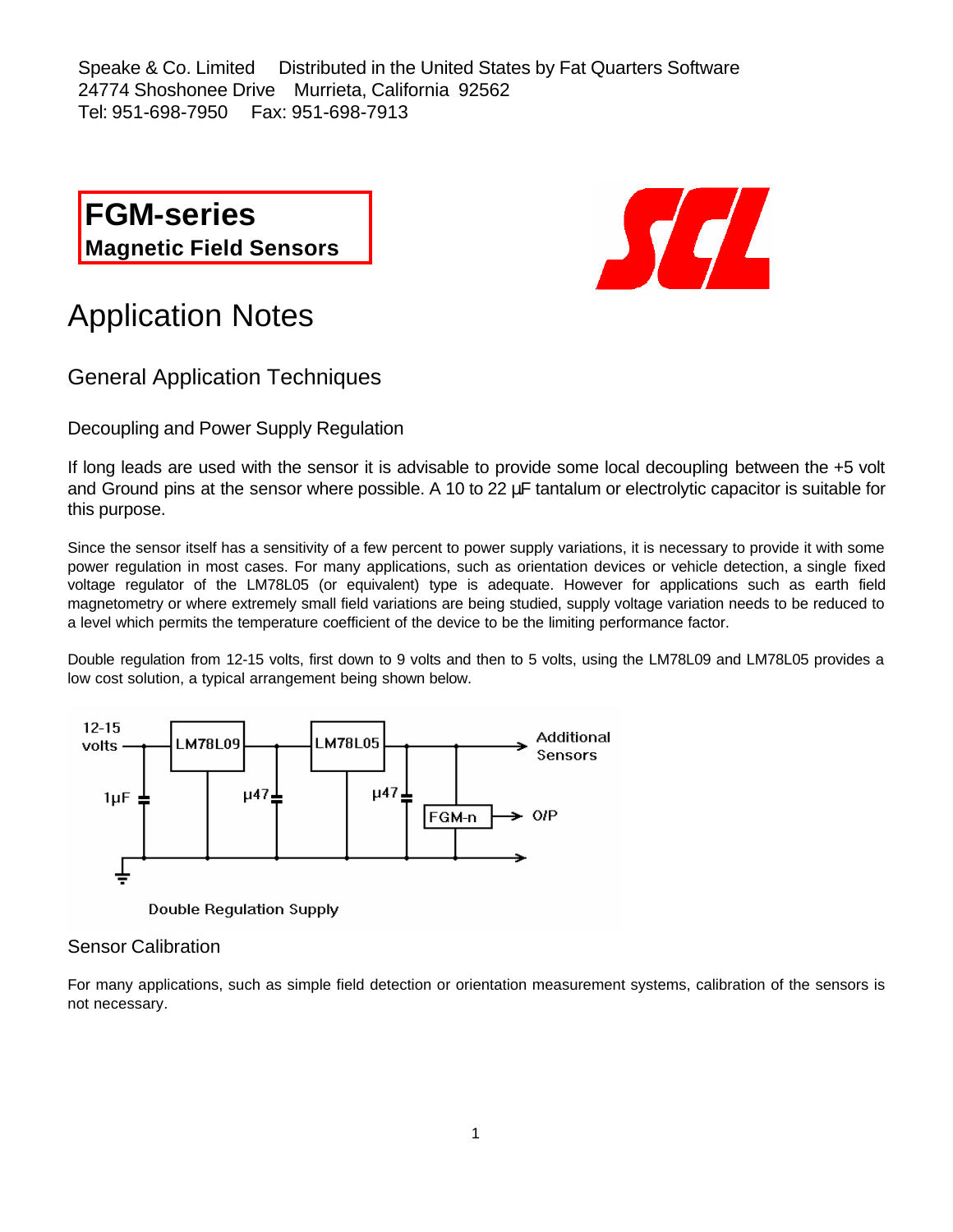For those applications which do need to measure field strength, a reasonably accurate calibration can be made using simple equipment. A single layer solenoid can easily be made by close-winding enamelled wire on to a tube having an internal diameter large enough for the sensor to be inserted in it. The field inside a long solenoid is given simply by the product of the current flowing in it and the number of turns per metre with which it is wound. Both these items can be measured reasonably accurately, one with a ruler, the other with an ammeter.

For most purposes, a winding at least twice as long as the sensor will give a good calibration, consistent with the likely turns/metre measurement accuracy using a ruler, provided its diameter is no greater than necessary.

Single axis sensors are the easiest in this respect because they have a small diameter themselves and can be inserted into a small diameter tube. The following tables should be helpful in the the design of calibration coils.

First, the field at the centre of a cylindrical coil of the type suggested is given by:

H=geometry-factor x number of turns per meter x current ( H in amperes/metre )

where the geometry-factor is shown in the following table.

| Length/diameter | Geometry-factor |
|-----------------|-----------------|
| 5               | 0.9806          |
| ิค              | 0.9864          |
|                 | 0.9900          |
|                 | 0.9923          |
|                 | 0.9939          |
|                 | 0.9950          |

This permits calibration of the coil centre-field. The correction is small, somewhere between 0.5 and 2 percent, but may be worthwhile in appropriate cases.

Away from the centre of the coil the field falls off towards either end and on the assumption that the coil is twice as long as the sensor, the following table gives a factor for this reduction, at either end of the sensor, for various coil geometries. It also shows, in the third column, the percentage by which the field differs from being uniform along the length of the sensor, assuming that the sensor is centrally placed.

| Length/diameter | Reduction-factor | Uniformity |
|-----------------|------------------|------------|
| 5               | 0.9788           | ±1.06%     |
| 6               | 0.9847           | ±0.77%     |
|                 | 0.9884           | ±0.58%     |
|                 | 0.9910           | ±0.45%     |
| 9               | 0.9938           | ±0.31%     |
| າ∩_             | 0.9942           | ±0.29%     |

The geometry-factor from the first table should be reduced by this percentage to arrive at a mean calibration factor for the coil, for the most accurate results.

The calibration currents required are modest. Since the usable range of the sensor is around  $\pm 0.5$  oersted or 40 amperes/metre a single layer winding of 0.5mm enamelled wire ( which has an overall diameter of ~0.559mm ) will only require 23 mA to reach maximum calibration field strength.

In carrying out such a calibration with a solenoid coil, the coil and sensor should be aligned at right angles to the direction of maximum local field as determined by the sensor alone. Where only relative field measurements are needed this can be done by simply aligning the coil and sensor in an east-west direction. If an accurate zero field calibration point is required the sensor will need to be placed in a zero-field location, such as the inside of a small mumetal container, aligned east-west.

Linearity Correction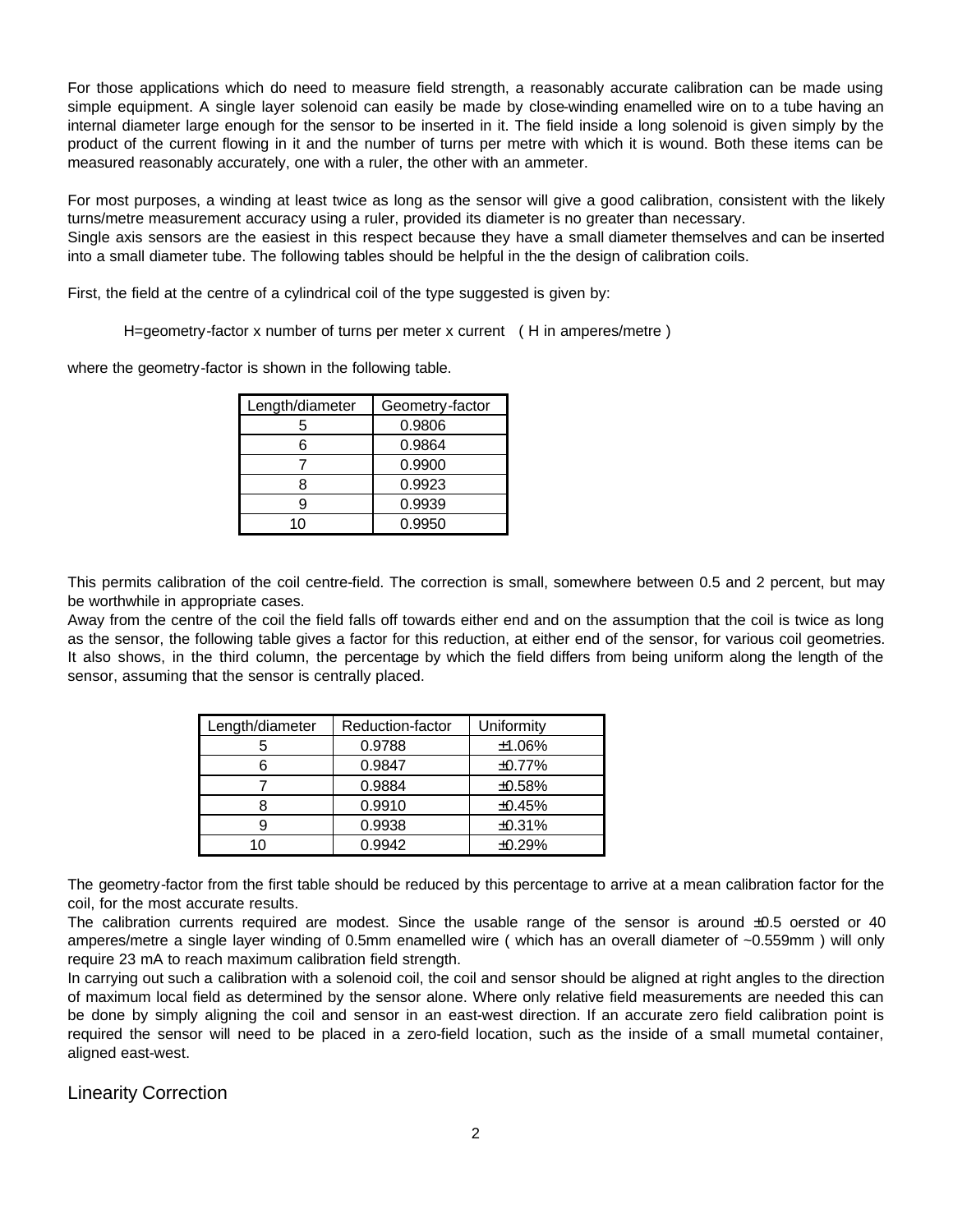In practice, the linearity is much better than the data specification suggests (over the recommended operating range) and few applications really require any correction at all. In a plot of field against period a small concave downwards curvature may be detected which is most simply straightened by adding a small proportion of the period squared to the assumed linear relationship. The proportion to add can be estimated by comparing the full scale negative and positive field periods with the zero field period, obtained from a calibration exercise as described earlier. Substituting these three .<br>values for T in the data sheet suggested equation, H=c<sub>0</sub>+c<sub>1</sub>(T-T<sub>0</sub>)+c<sub>2</sub>(T-T<sub>min</sub>)<sup>2</sup>, gives three simultaneous equations from which  $\mathbf{c}_{\mathbf{0}}$ ,  $\mathbf{c}_{\mathbf{1}}$ , and  $\mathbf{c}_{\mathbf{2}}$  can be determined.

If the periods are normalised by dividing by the zero field period value,  $T_0$ =1 and the three equations are; -0.5=c0 +c1  $T<sub>min</sub>$  measured at -0.5 oersted

0=c<sub>0</sub>+c<sub>2</sub>(1-T<sub>min</sub>) 2 T<sub>0</sub>  $T_0=1$ 0.5=c<sub>0</sub>+c<sub>1</sub>(T<sub>max</sub>-1)+c<sub>2</sub>(T<sub>max</sub>-T<sub>min</sub>)<sup>2</sup> T<sub>max</sub> measured at +0.5 oersted

Physically interpreting these coefficients,  $c_1$  is just the usual slope of a linear relationship,  $c_2$  is the small period squared correction previously discussed and  $\rm c_0$  is to offset the disturbance of the zero field period by the squared term and pull  $\rm T_0$ back to to its normalised value of one.

## Field Measurement Methods

The simplest method of making field measurements is to use a frequency meter directly on the output of the sensor, set to period measuring mode. In most cases application designers will prefer to dedicate some specific hardware to carry out the conversions automatically and present the results in some acceptable form rather than use the eyeball/pencil and paper method, though this is quite adequate for calibration and familiarisation exercises.

Hardware configurations can vary from minimal, battery powered meter-display detectors through to complex, multiple sensor, computer controlled data collection systems. The following notes describe some useful techniques which may be incorporated into such designs without detailing any complete systems.

## Meter or Chart Recorder Outputs

Low cost equipment can be made by using a semiconductor frequency-to-voltage converter such as the LM2917 or equivalent. Many variations of this type of integrated circuit are available in the component catalogues. A suggested circuit for a portable, direct reading instrument is shown below.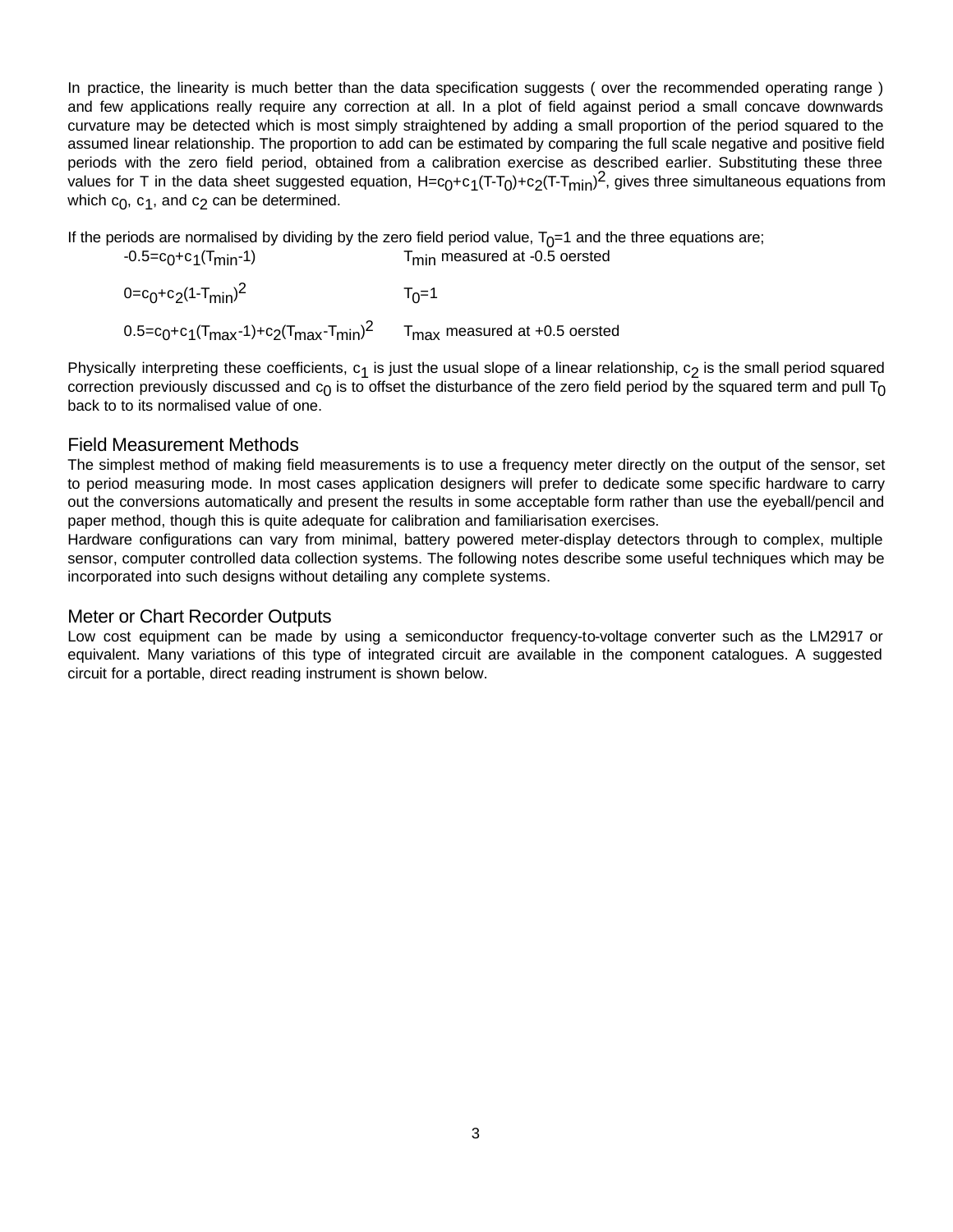

#### Simple Portable Meter Output Instrument

Since the field strength is inversely proportional to frequency the output is not linear but over the ±0.5 oersted range the non-linearity is modest and provides an acceptably spaced meter scale. At higher sensitivities over a more limited full scale range, the non linearity becomes increasingly neglegible and gives an almost evenly spread scale.

Where the converter device is unable to handle the highest frequency output, simple binary division in a prescaler chip is an appropriate method of bringing the sensor output into an acceptable range.

As an alternative to the diode pump type of converter a phase locked loop can also be configured to provide similar performance.

#### Digital Heterodyning

Where the full range of the sensor is not required, such as in ferrous material detection or the measurement of small field fluctuations, a technique of digital heterodyning is useful. This is not a true heterodyne process but has close similarities when used over small frequency ranges. It is more akin to the production of aliasses by undersampling and gives very high sensitivity to small signal fluctuations. This makes it very for the remote detection of moving ferrous objects or for the measurement of the earth field fluctuations which accompany magnetic storm activity.

The technique requires a stable but adjustable source of clock pulses of similar frequency to the sensor output. These are used to undersample the sensor output and produce a much lower frequency square wave. One easy way to achieve this is to use the sensor output as the D-input of a D-type bistable and the clock source as the trigger input as shown below.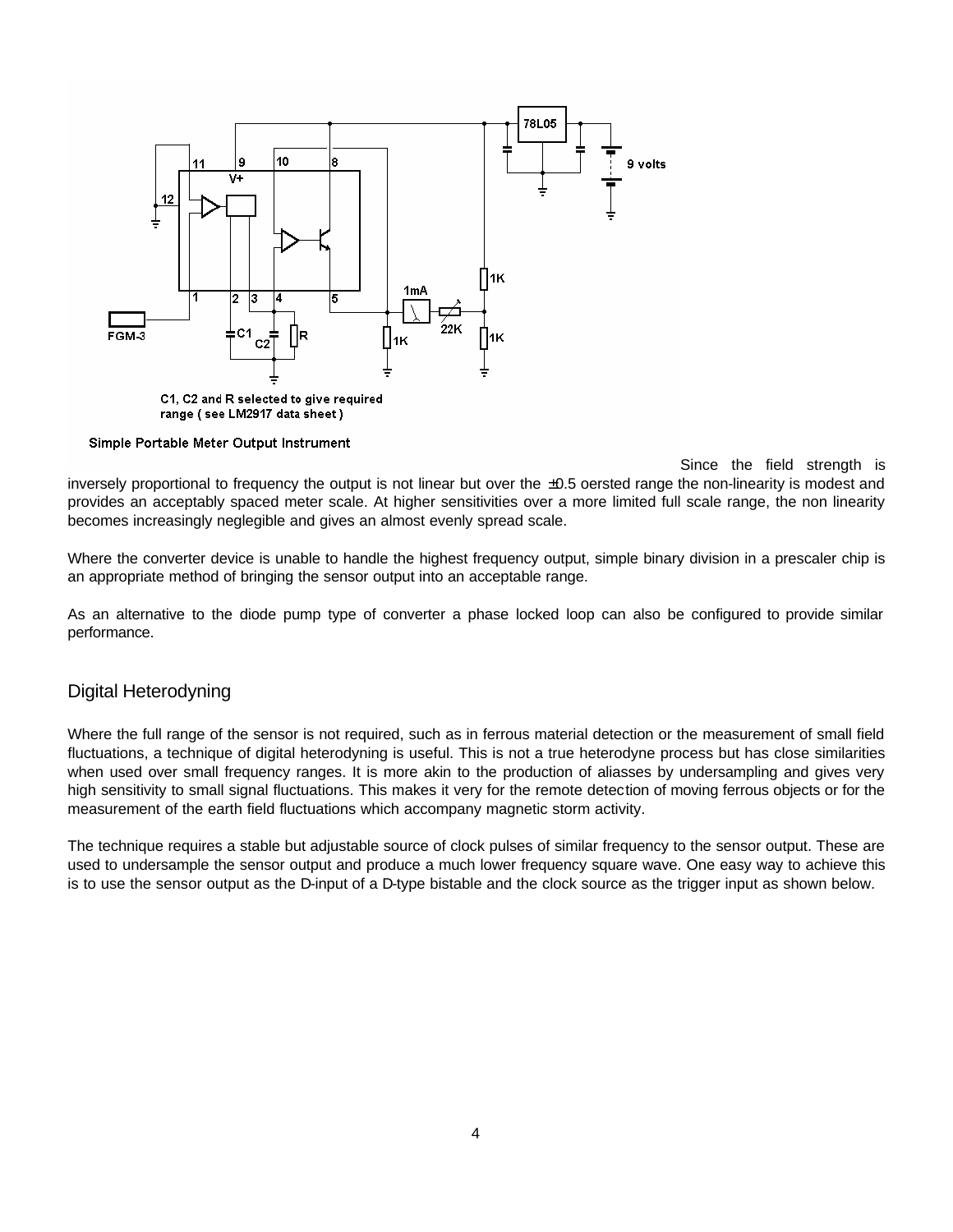

## **Digital Heterodyne**

The sensor is used in a fixed position and the clock signal is set to a frequency close to the sensor frequency. The output of the bistable is a square wave of frequency equal to the difference between sensor and clock frequencies, similar to a heterodyne mixer.

A small percentage change in the sensor frequency becomes a large percentage change in the bistable frequency. This can be converted to a voltage as before, for meter or chart recorder, but gives a large increase in apparent sensitivi ty without the need for high gain amplifiers.

The configuration of the CMOS oscillator above is more stable than most and is suitable for such applications as ferrous metal detectors. Some care is needed in decoupling both the oscillator and the sensor to prevent a tendency to frequency lock, if the highest sensitivity is required. However such an arrangement has successfully detected passing vehicles and a measure of its sensitivity can be obtained from the fact that it could pick up a motorcycle in the far lane of a three lane motorway from the grass verge.

The more critical applications of earth field or materials magnetometry need a more stable oscillator, such as a crystal controlled type, but a fixed frequency is normally adequate, since such instruments are not usually mobile.

The technique is equally applicable to ferrous object detection or counting of smaller objects passing on a conveyor belt, the sensitivity and range being adjusted to suit the individual system. In this context it is useful to remember that the field produced by a given magnetic moment falls off as the inverse *cube* of the distance, not the inverse square.

All of the above hardware approaches can equally well, if not better, be simulated by software in a computer or microcontroller, often resulting in minimal hardware to achieve sophisticated results.

#### Earth Field Magnetometer

A block diagram of a modest earth field magnetometer is shown below using the type of circuitry described above.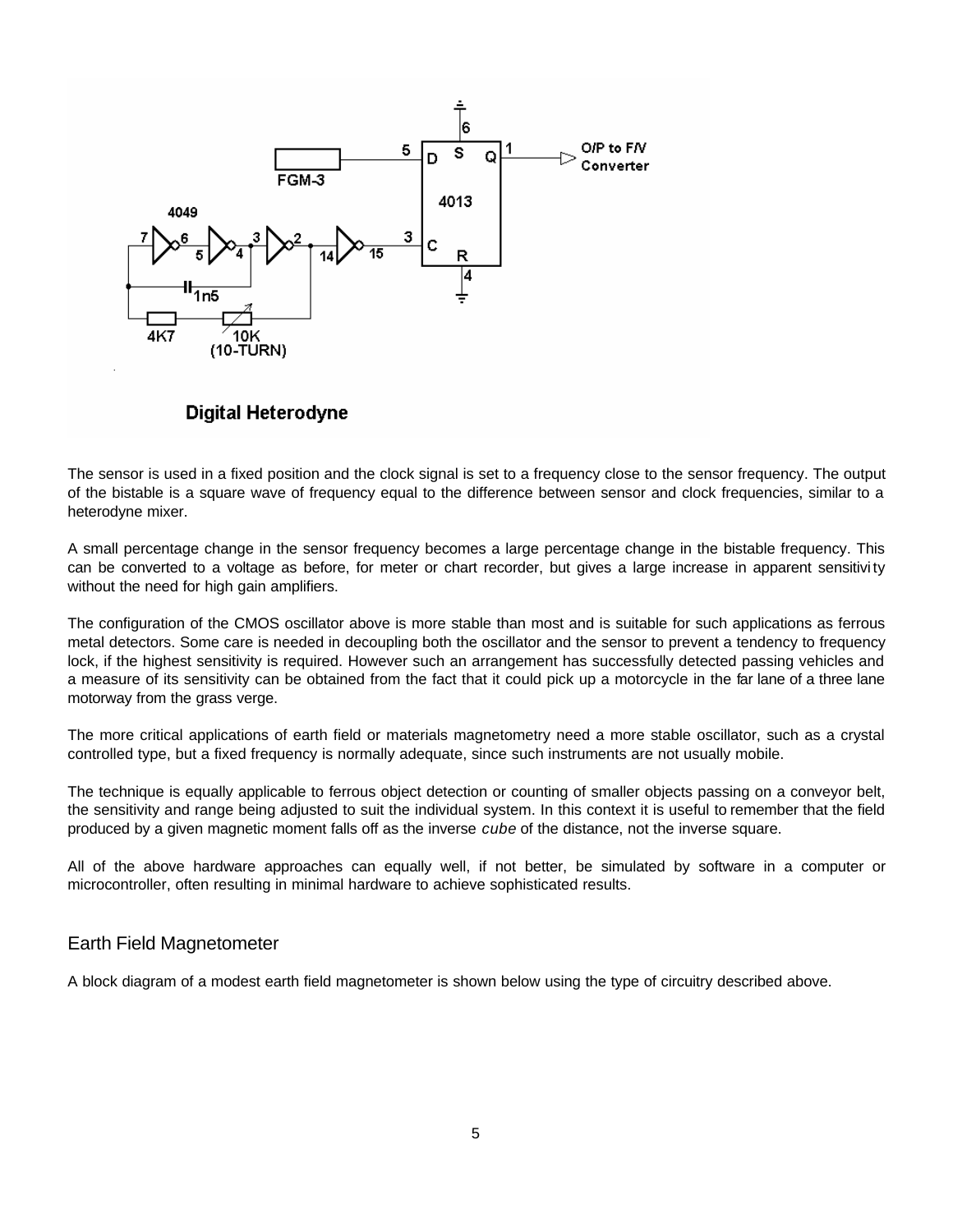

## **Earth Field Magnetometer Configuration**

The sensor should be located in an east-west orientation and its mean frequency is measured. A crystal oscillator and binary divider is then selected to produce a frequency around 500 Hz below the sensor frequency. The sensor signal and the divided clock are fed to a digital heterodyne circuit as described earlier. The sensitivity of the FGM-3 is such that this arrangement will give a swing of about 0 to 1000 Hz for a variation in field of around  $\pm 500$  gamma. (1 gamma =10<sup>-5</sup> oersted = 1 nanoTesla ) This gives enough headroom for most magnetic storms likely to be observed. The exact range can, if required be calibrated as outlined earlier.

The output of the digital heterodyne can be taken to a voltage-to-frequency converter for chart recorder use or to a computer to store or plot the data in whatever form is appropriate. If the sensor is calibrated the results can easily be converted to angular or azimuth variations by dividing by the local horizontal component, ( which can be measured by a north-south oriented calibrated sensor. ) This gives the variation in radians, readily converted to the more suitable minutes of arc.

A magnetometer of this kind needs to be installed in a location far removed from potential sources of magnetic field interference, such as mains transformers and motor vehicles. Fortunately the inverse cube law mentioned previously helps considerably with this aspect. One exception to this rule, however can be exploited in the initial commissioning of the equipment. If difficulty is experienced in finding an appropriate combination of crystal and binary divider to nearly match the sensor output, in the magnetically quiet location needed, the strategic placement of a small ceramic magnet, at a suitable range, can be used to "pull" the sensor frequency instead.

## Materials Magnetometer

A setup with this kind of sensitivity is equally capable of being used as the measurement tool in a classical Gauss-type materials magnetometer. The usual configuration of this instrument is illustrated below.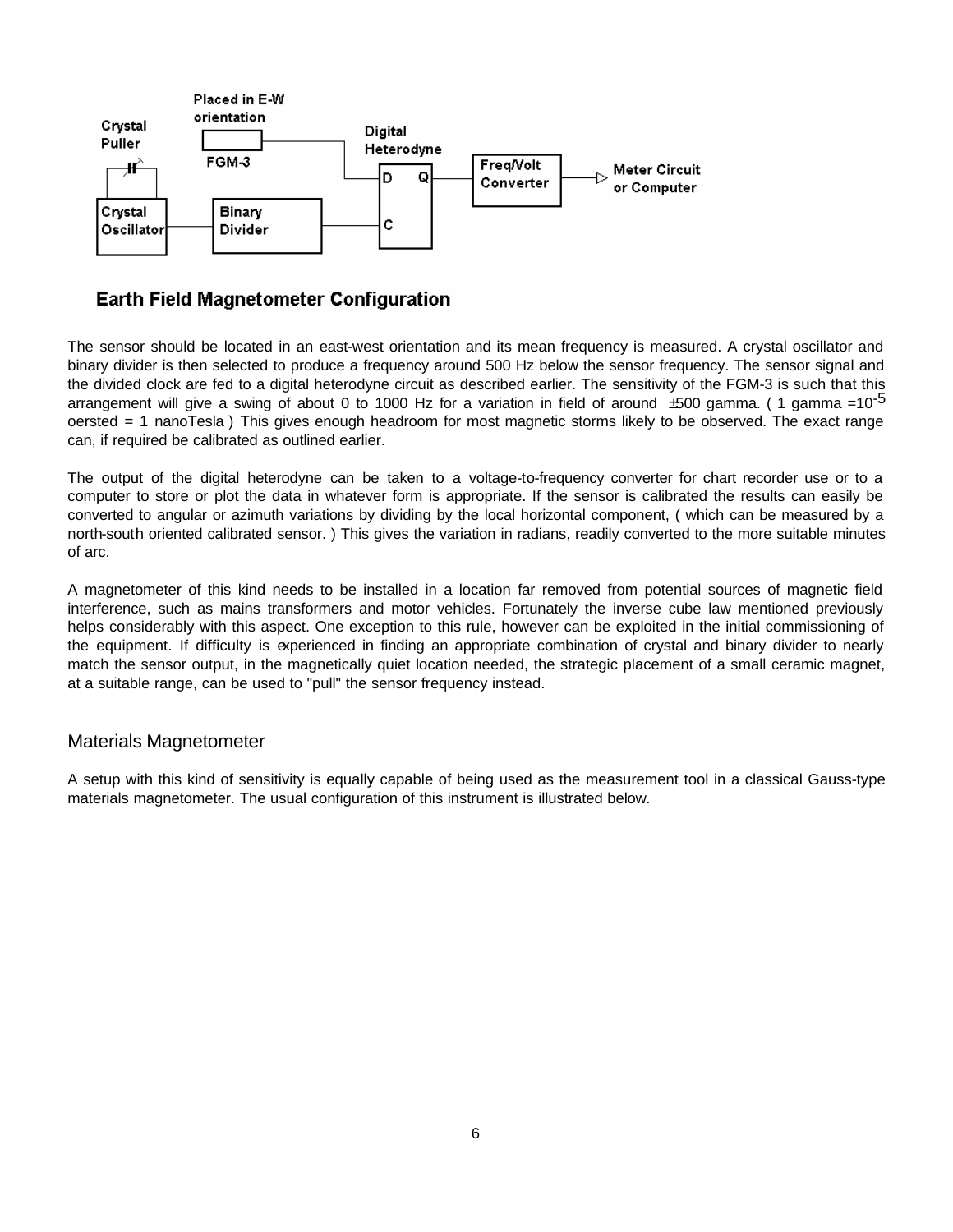

Materials Magnetometer Configuration

This consists of a controllable magnetising arrangement in the form of an air-cored solenoid as shown in the case of low susceptibility specimens or an electromagnet type yoke to reduce demagnetising effects with high susceptibility materials, in conjunction with a field measuring device. The demagnetising field measured by this device is related to the magnetic induction in the specimen.

Taking the magnetising coil through positive and negative cycles large enough to reach saturation in the specimen produces a measured field which displays the hysteresis loop characteristics of the sample specimen. To avoid shearing the hysteresis loop it is necessary to use a specimen with a small demagnetising coefficient or one with a known demagnetisation coefficient which can be corrected for, such as a cylinder. For straightforward quantitative work the distance r should be large compared to the magnetic length of the specimen if induction is to be measured, requiring high sensitivity in the detector. Comparative work and coercive force measurement can be carried out without satisfying this criterion.

Calibration is often carried out using a standard comparison sample of known demagnetisation coefficient and magnetic properties. The arrangement shown can also deal with the process of anhysteretic magnetisation if an alternating current source is superimposed on the direct current supply. The more common ac-driven type of B-H loop tester has difficulty with this since it cannot measure static fields.

Similar arrangements are used by naval establishments under the name of fixed or portable ranges to determine the efficiency of the various degaussing equipments used to maintain the "magnetic hygiene" of vessels and items taken on board. The other side of this coin is that even more sensitive systems attempt to locate such vessels by detecting the magnetic anomaly caused by their presence.

The latter type of detector, however, needs to be insensitive to its orientation in order to avoid avoid the effects of the earth's field when it is in motion. Provided they can be made orientation insensitive, such detectors can be used as remote wreck-finders by divers.

## Orientation Measurement Devices

The most well known of these is the common compass, which is used to indicate the direction of the local horizontal component of the earth's field and from this to deduce the heading of the vehicle or vessel in which it is installed.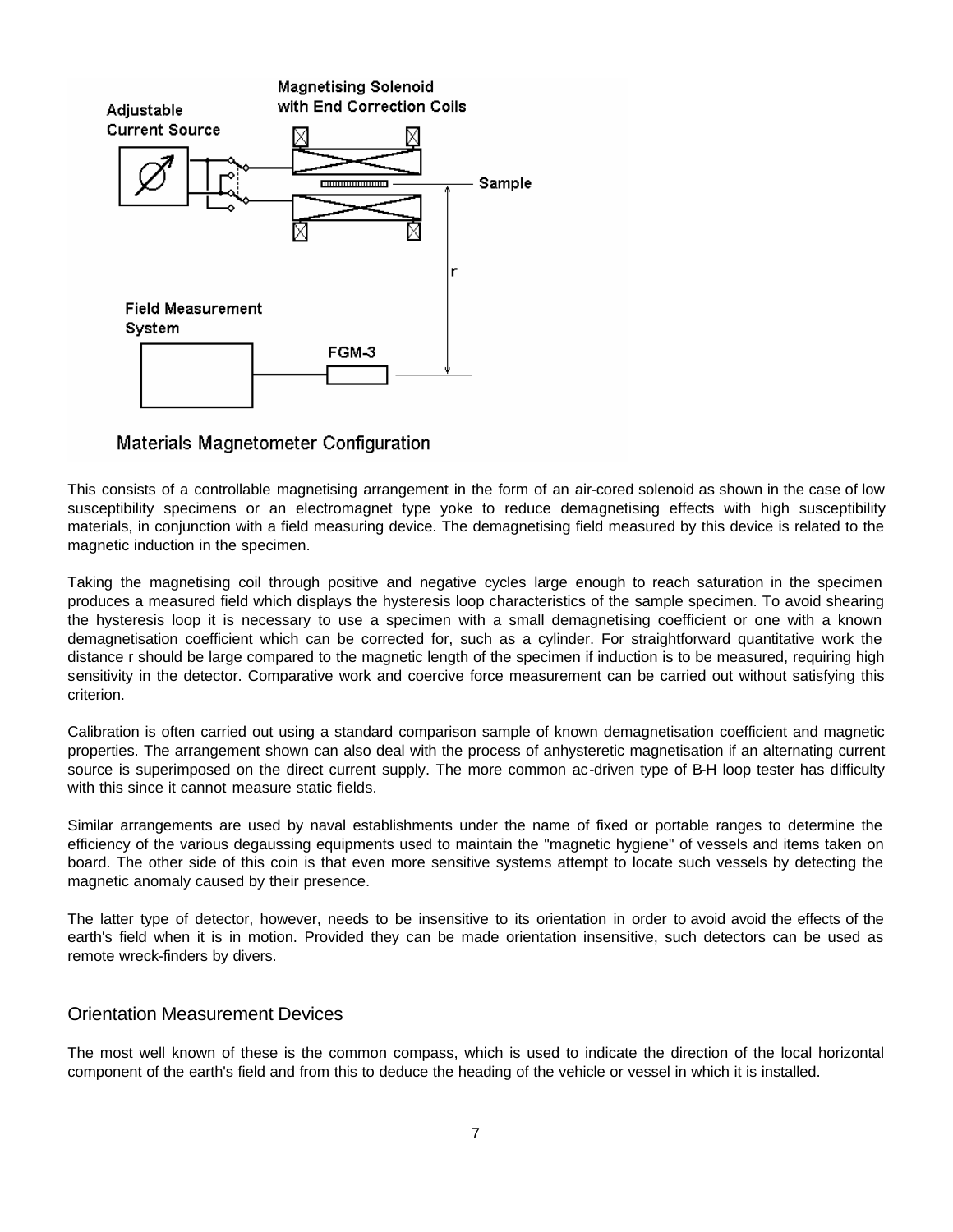The simplest is a single axis device known as a steer-on-heading compass or "poor man's autopilot". It consists of a single magnetic sensor mounted on a rotatable disk, marked in degrees around the periphery and fitted with a stationary indicating pointer, as drawn below.



Steer-on-Heading Compass

The output of the sensor is connected to a frequency to voltage converter circuit feeding a centre zero meter display as described previously. In the diagram shown, if the boat veers to the left the meter needle swings to the right, indicating the need to steer in that direction to correct the course. If the rotating disk is turned to a new heading the needle will show the shortest direction to steer in until the new heading is reached when it will return to the centre position. The size of the deflection gives an indication of the amount of correction needed at any time. This type of steering system is said to be easier on the helmsman than having to remember and follow a degree bearing.

The implications of tilt in the sensor will be discussed in detail later but, for this simple system to be practical, the sensor must be gimballed and weighted so as to keep its axis level at all times. Since it is only a single axis device it only needs a single gimbal, provided that the gimbal rotates with the heading disk.

The next level of complexity is a two axis compass and for this it is best to replace the frequency to voltage converter with a microcontroller of some sort as a number of more complex operations need to be carried out especially if a readout display is wanted. Many varieties exist all capable of dealing with the requirements of a compass, but because the sensors have their own analogue-to-digital feature, microcontrollers which have frequency or period determining features built in are the obvious choice in this instance.

Microcontroller selection has been dealt with better elsewhere and these notes will restrict the subject matter to the compass design principles using the FGM type sensor.

## Angular Sensitivity

It is useful to look first at the angular response of an individual sensor. Because of its structure it "sees" the full magnitude of a field which is aligned along its long axis. For any field at right angles to this axis it gives zero output in the sense that its period corresponds to that of a zero field condition. For a field aligned at an angle between these two extremes the response is proportional to the projection of the field on to the long axis of the sensor, therefore to the cosine of the angle between field and sensor.

This gives rise to the classic figure-of-eight polar diagram, consisting of two contacting circles or, in the three dimensional case, two contacting spheres.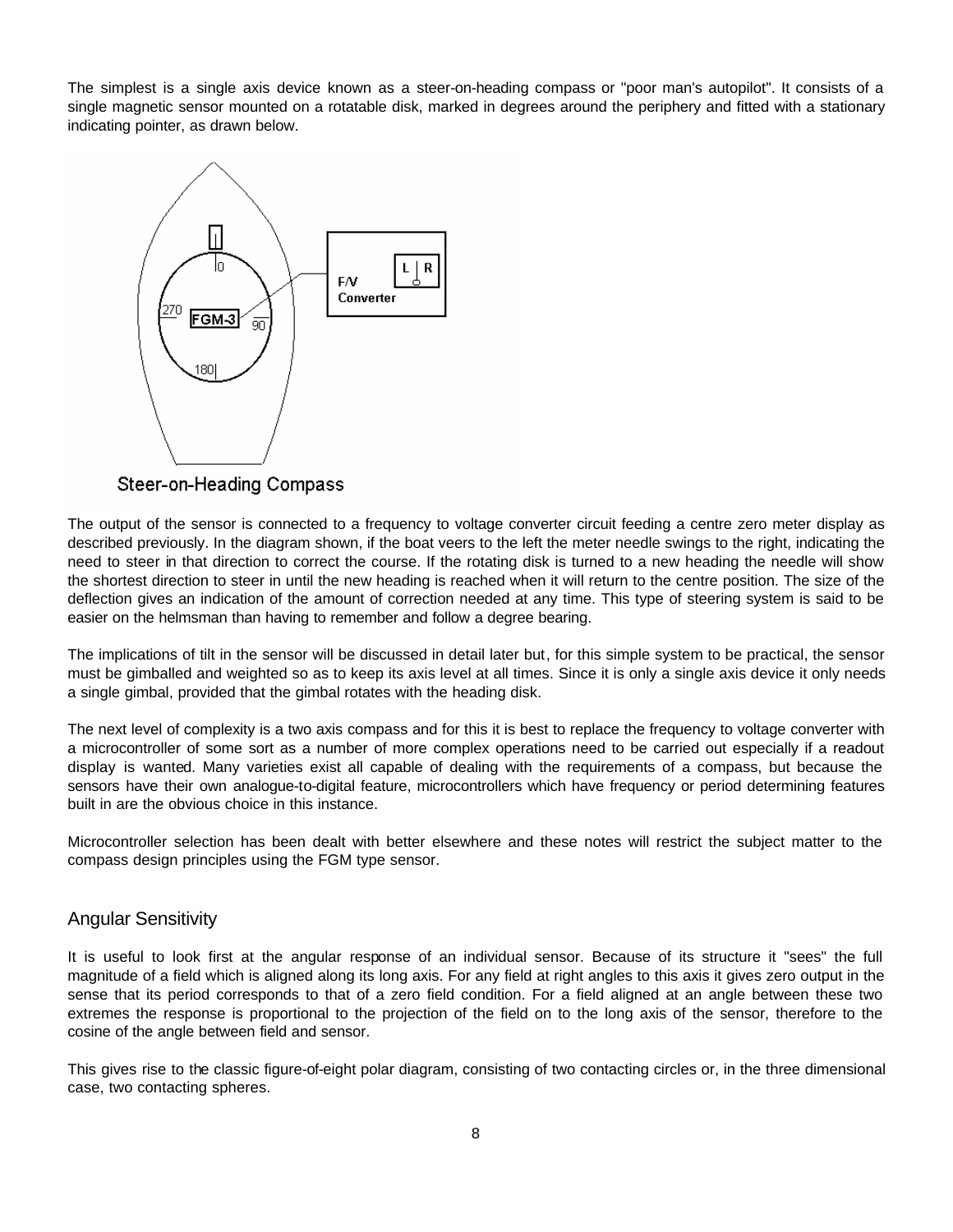

Polar Response of Sensor

If sensors are aligned along the axes of any two or three axis coordinate system the sensor outputs represent the direction cosines of the field vector with respect to that coordinate system. For convenience the chosen system is usually cartesian but this is not a requirement.

As described under the calibration and linearising techniques it is convenient to normalise the sensor readings by dividing through by the zero-field period. In orientation type devices it is also convenient to then subtract one from these normalised values to yield equal positive and negative ranges about zero. These adjusted values are then proportional, but not yet equal, to the direction cosines of the field vector.

The reason is that no two sensors are exactly alike in absolute sensitivity and must now be calibrated so as to achieve a standard sensitivity. This can be done by the calibration coil method described earlier, after which proportionality constants can be assigned as multipliers to equalise the sensitivities. Alternatively it can be done by aligning the individual sensors in turn along the local earth field vector in the two possible directions, 180° apart and determining the corresponding maxima and minima for each sensor. Proportionality constants are again assigned to equalise the sensitivities.

#### Two Axis Orientation Sensing

The two axis compass uses twin sensors superimposed at right angles to one another in the same location and both constrained to lie in the horizontal plane. The sensitivity equalising process in this case can be semi automated by rotating the sensors through a full 360° and allowing the software to determine the maxima and minima for both axes.

If the two now standardised values are regarded as the x and y components of the local field vector, **h**, having a modulus equal to  $\sqrt{(x^2+y^2)}$ , the final normalisation can be realised by dividing each component by this modulus. This gives the true direction cosines of the field vector which together define the unit vector **i**, having the same direction as the field vector, **h**.

This process eliminates the effect of any variation of the absolute magnitude of the measured field, since the sum of the squares of the direction cosines always equals one. Earth field variations are insignificant in this context, but supply or ambient temperature changes are neutralised provided all sensors are equally effected.

The direction cosines can be readily converted to a more customary representation such as angular heading as follows.

Assume that the compass heading indication is aligned with the y-axis and label the components of the unit vector,  $i_x$ and i<sub>y</sub>. Then it can be seen from the following diagram that if  $\theta$  is the conventional heading angle,

$$
\tan \theta = -i_x/i_y
$$
 and  $\theta = \tan^{-1}(-i_x/i_y)$ 

and the compass heading is simply the arctangent of the ratio of the x and y components of the unit vector in the earth's field direction.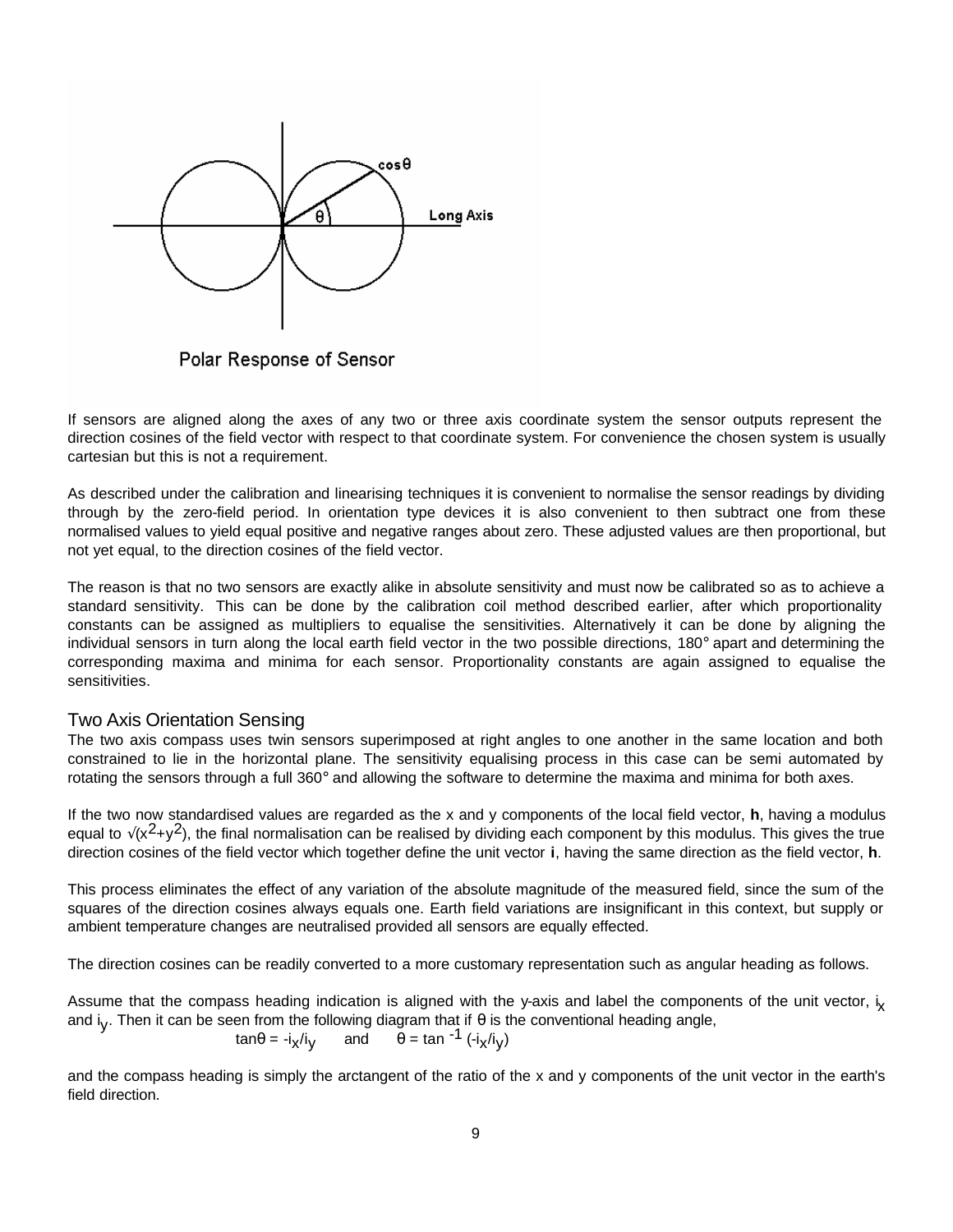

For a three dimensional coordinate axis system with the z-axis at right angles to the other two, there is no conflict with anything that has been said so far, provided that the z-axis remains vertical. In fact this becomes the necessary condition for the successful operation of this type of compass, which needs to be gimballed in two directions and appropriately weighted.

It will be evident that some attention to signs and the possible divisions by zero will be required in considering the full circle of 360°. While this arctangent solution may be possible for a computer with trigonometric functions in a high level language, it is not really appropriate for a lower level of implementation such as a microcontroller, though the underlying principle remains the same in alternative approaches.

The full circle in which the heading vector lies may be segmented into eight 45° octants and the octant occupied by the field vector can be identified by simple non trigonometric tests, easily applied in software.

The rules which do this involve the signs of the  $\frac{1}{\chi}$  and  $\frac{1}{\chi}$  components and the comparative magnitudes of these components taken as an ordered set. For example if  $i_X<$ 0 and  $i_Y>$ 0 the heading must lie in the first quadrant. If, in addition,  $|i_X|$  <  $|i_Y|$  it must lie in the first octant between  $0^\circ$  and 45° as in the previous diagram. Other combinations uniquely identify the remaining octants in the fashion illustrated in the chart below.

| sign of $i_{x}$ | sign of i <sub>v</sub> | $ i x  >  iV $ or $ iX  <  iV $ | octant no |
|-----------------|------------------------|---------------------------------|-----------|
|                 |                        |                                 |           |
| negative        | positive               | less                            |           |
| negative        | positive               | greater                         | 2         |
| negative        | negative               | greater                         | 3         |
| negative        | negative               | less                            | 4         |
| positive        | negative               | less                            | 5         |
| positive        | negative               | greater                         | 6         |
| positive        | positive               | greater                         |           |
| positive        | positive               | less                            | 8         |

The implementation of these rules on their own provide an eight point compass with a  $\pm 22.5^\circ$  accuracy, which while not very precise may be adequate for some undemanding applications. There are other benefits in more sophisticated versions.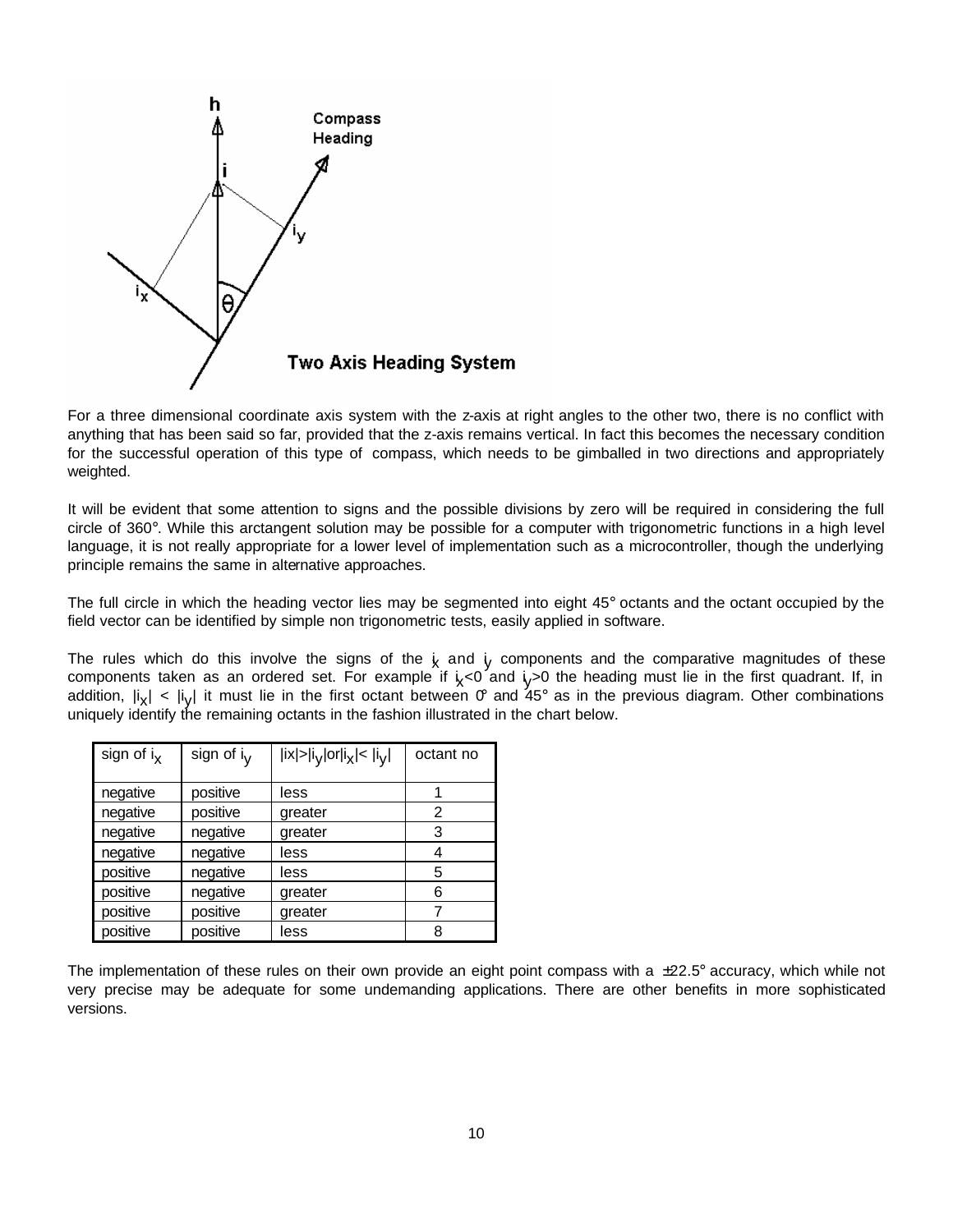The first advantage of this technique is the Gray code like way in which the octant rules work. At each octant boundary only one of the rule parameters changes. For example at 45° no sign changes occur but the inequality between i<sub>x</sub> and i<sub>y</sub> changes direction. At 90° no inequality changes occur and the sign of only i<sub>y</sub> changes. This property prevents large scalé jitter and confusion which might otherwise occur at the octant transitions if the changes were not totally synchronous.

A second advantage is that in each of the octants, a linear function of either i<sub>x</sub> or i<sub>y</sub> can be identified which is virtually equal to the desired heading angle, to within a small error. In the 0° to 45° range if ki<sub>x</sub> is interpreted as a radian angle it is in fact very little different from the appropriate arctangent for that octant. If k=1.08 the error in doing this is nowhere greater than about 1.25°. If k is ignored and the unit vector x component alone is interpreted as radians the error is never worse than 4.5°, permitting the implementation of a 5° precision compass very easily. Note that for this purpose the modulus of the x component is used, eliminating the need to consider signs. Note also that  $|\mathsf{i}_\mathsf{X}|$  is less than  $|\mathsf{i}_\mathsf{Y}|$ .

In the next octant, between 45° and 90°, ki<sub>y</sub> interpreted as an angle and subtracted from 90° is very close to the correct heading. This pattern repeats around the full circle and leads to the following rule.

Whichever of the direction cosines is the smaller is interpreted as an angle and in odd octants is added to the nearest quadrant boundary, but in even octants is subtracted from the nearest quadrant boundary to obtain the heading. ( If as is likely in a software implementation the octants are numbered 0 to 7 rather than 1 to 8, the odd and even should be reversed in the previous statement of the rule. ) In conjunction with using  $k=1.08$  this rule will provide almost  $\pm 1^{\circ}$  precision in a software implementation requiring no trigonometric functions.

Alternatively, since the error is small, a very short lookup table of adjustments to be added to the heading obtained with  $k=1.0$  will improve the precision to a level of around  $\pm 0.5^{\circ}$ .

| measured angle                | added correction |
|-------------------------------|------------------|
| $0^\circ$ - 20 $^\circ$       | ∩°               |
| $20^\circ$ - $29^\circ$       | $0.9^\circ$      |
| $29^{\circ}$ - $33^{\circ}$   | $1.8^\circ$      |
| $33^{\circ} - 37^{\circ}$     | $27^\circ$       |
| $37^\circ$ - $39^\circ$       | $3.7^\circ$      |
| $39^\circ$<br>- 41 $^{\circ}$ | 4 3°             |

It should not be assumed that this technique will enable a compass of this accuracy, only that the contribution to the total error budget from this source will be minimised to the extent indicated. Other sources may contribute larger errors in a final design if they are not suitably addressed.

One important potential error is lack of orthogonality in the axes of the two sensors. This can cause a smoothly varying error around the whole compass circle which can be much larger than those discussed above. Fortunately there is a relatively simple correction technique for this as can be seen from the following analysis.

In the diagram below **i** is the unit vector in the field direction, θ is the heading angle and φ is the small angular error by which the x-axis sensor departs from the correct right angled position. Also i<sub>x</sub> is the true x component of the unit vector, i<sub>y</sub> is the true y component and i<sub>x</sub>' is the apparent (measured) x component of the sensor in error.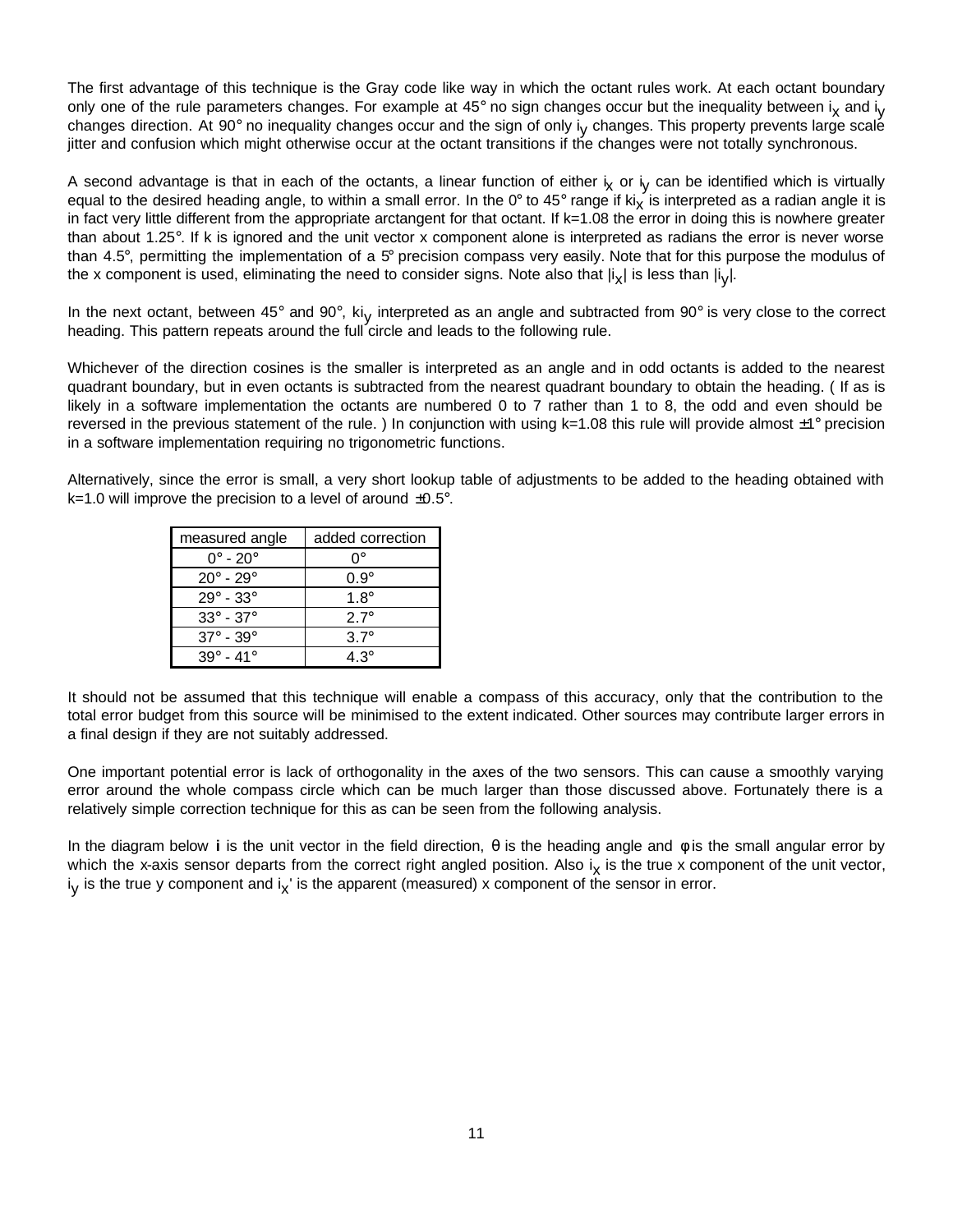

It can be seen from the geometry of the figure that

$$
iX = i cos θ\n iX = i sin θ\n iX' = i sin(θ - φ)
$$

Expanding the last relation

ix ' = **i** sinθ cosφ - **i** cosθ sinφ

Since  $\phi$  is small cos $\phi$  may be taken as one and sin $\phi$  as just equal to  $\phi$  giving

$$
i_X' = i \sin\theta - \phi i \cos\theta = i_X - \phi y
$$

**Hence** 

$$
i_{x} = i_{x}^{\prime} + \phi i_{y}
$$

It can be seen from this that the desired x component of the unit vector can be obtained from the apparent measured component, for all angles, by adding a small fixed portion of the y component. The proportion to be added is equal to the orthogonality error in radians.

The value of φ can be found, for a standardised and normalised sensor set by rotating the configuration in the earth's field and measuring the angle between the zero-field positions of each sensor. Alternatively the algorithm can be added retrospectively to an otherwise completed compass by checking the error during a full 360° rotation. The value of φ can be taken to be the average of the errors at 90° and 270° shown by the digital display. Such a determination needs only to be made once. If the microcontroller has no convenient way of memorising the correction it could alternatively be read from a trimpot value on power-up using RC timing or some other relatively crude analogue input method. The orthogonality then becomes one of the possible adjustments available to the user during the compass "boxing" exercise.

Probably the largest of the final observed errors will arise from failure to constrain the axes of the sensors to the horizontal plane. The errors depend on the direction of tilt and the heading, and on some headings small angular tilts will multiply up to much larger heading errors. For example on a north heading a 1° north-south tilt will produce no error, but a 1° eastwest tilt will give rise to almost 2.5° of heading error. There is no simple cure for this other than effective double gimballing, suitably weighted, though short term averaging of multiple readings can improve the stability of the displayed output.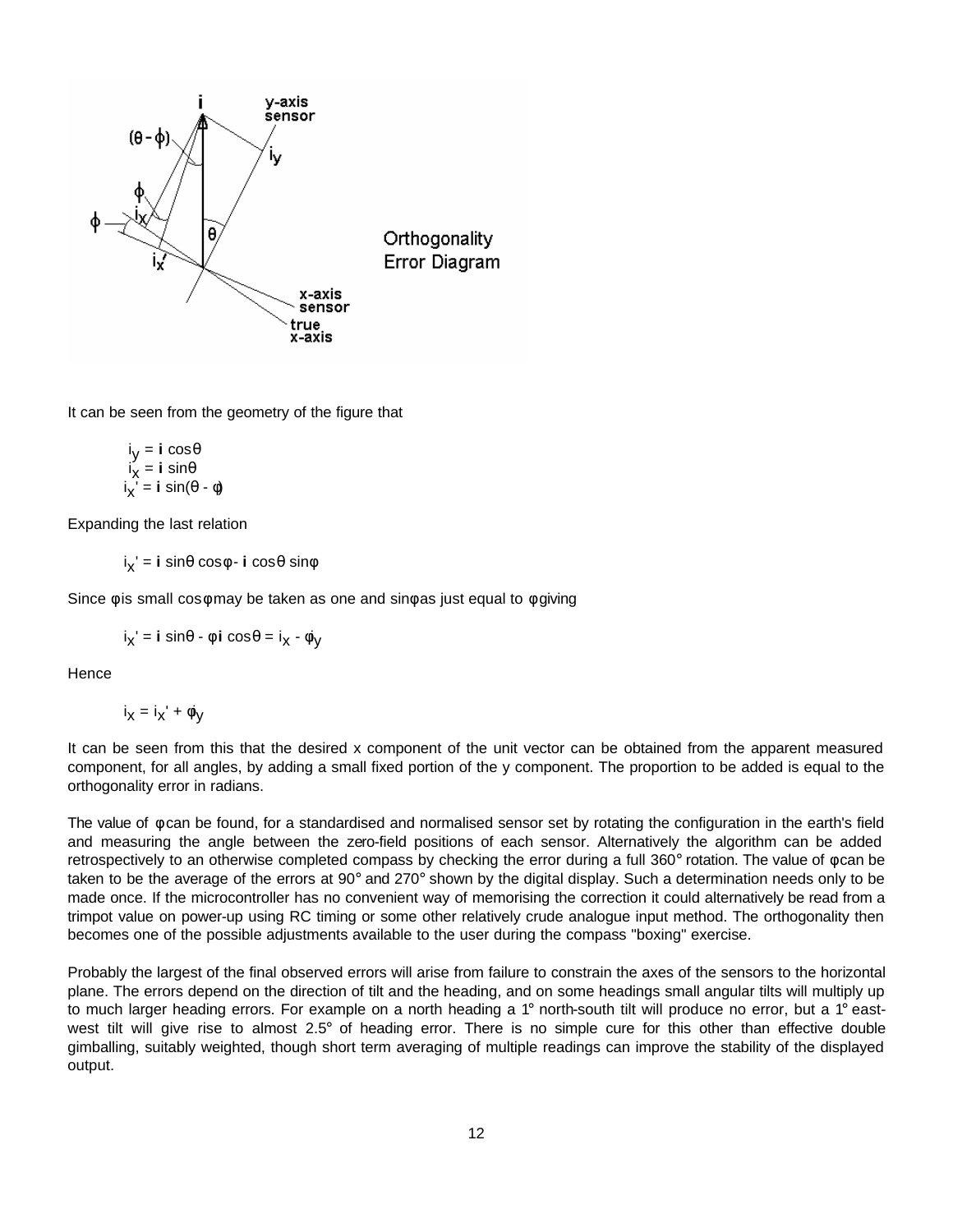Another more complex alternative is to use a gravity sensor to determine the direction of the gravity vector and use trigonometric calculation to correct for the effects of tilt.

A final aspect of overall accuracy concerns the required precision of sensor readings. Interestingly, this is surprisingly lower than might be thought. Using the type of algorithm described earlier, a full 360° of 1° precision requires only that the measured components be slotted into one of forty-five almost evenly spaced bands. A relatively low six-bit binary measure will cover this. For a 5° precision a miserly four bits is adequate.

In conclusion, for those who may design, build and use a compass, in anger, the illusion of precision created by a 360° digital display may hide a lack of precision which is real. The cautious navigator rarely places total faith in compass accuracy and never trusts it as his sole instrument of navigation.

## Three Sensor Systems

The use of three orthogonal sensors permits a three dimensional determination of both the magnitude and direction of the local field vector. This determination, however, is only made with respect to the axis system of the sensor configuration and not in any absolute space. Nevertheless it can provide the basis of many interesting applications other than the compass.

The compass is not the only device which requires absolute referencing. The extension to three dimensions permits in principle, the exploitation of the earth's field in "virtual reality" simulations, with the possible advantage of a "free roving" capability.

The potential to free rove in a large space is a consequence of the fact that the field behaves as a fixed orientation vector everywhere in the space. It can be converted to the forward looking vector of a virtual reality helmet, provided that it can be referenced to some absolute space.

The sensor configuration alone is not adequate for the following reason. For each angle the field can take with reference to the sensor axis system it is possible to rotate the axis system a full 360° around the field vector without any change in the sensor outputs. This ambiguity must be resolved to obtain the desired absolute reference and requires one more fixed orientation vector. The obvious one is the earth's gravity vector which will always provide a local vertical.

While a compass design can make use of a slow response device such as a mercury pool on resistive quadrants or a dielectric bubble on capacitive quandrants, these are useless for virtual reality applications. They usually do not have the angular range and the certainly do not have the speed required to follow rapid head movements.

The minimum requirement would a be speed compatible with a flicker free video image refreshing system, say 70 Hz, though some systems specify a response rate of 250 Hz. To satisfy this kind of requirement calls for something like an accelerometer configuration with a flat bandwidth of this order, which also extends down to DC. Such devices have been recently developed, spurred on by the automobile airbag market, but low-g versions are still very expensive in small quantities. They also have relatively poor signal-to-noise ratios at wide bandwidths. This is not too severe a problem, however, since like the compass algorithms already described, high angular accuracy can be obtained with low binary spans.

This is a fairly complex subject and details are deferred to a later application note.

## Pseudo Three Axis Systems

There is a class of systems which use a three axis sensor sytem, but eliminate the need for the gravity vector by an additional constraint on one axis. They have the superficial appearance of three dimensional systems but do not exploit all the possible degrees of freedom. The searchlight is a classic example. It rotates in azimuth around 360° and could rotate in elevation through 180°, but does not have any mechanism for rolling around the remaining axis, since it would be entirely pointless.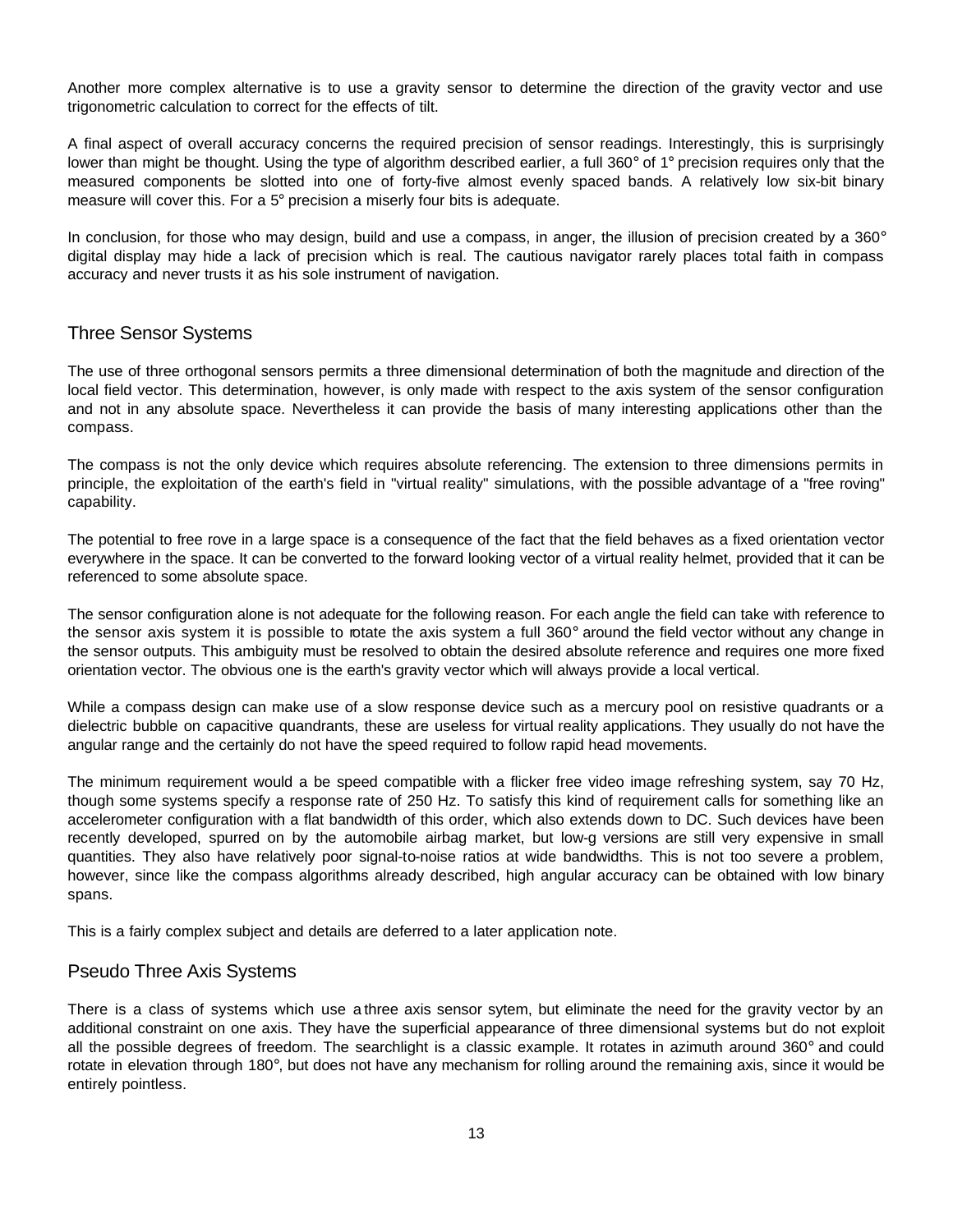If only the human head was satisfied by the same mechanism! Virtual reality would be much easier to implement.

The reason that this works is that as soon as the roll axis is constrained to remain horizontal, the rotational ambiguity around the field vector, mentioned previously, disappears. The trigonometry of the unit vector components is soluble and yields not only the azimuth angles, like a compass, but also the elevation angles.

Gun platforms fall into this category, as do steerable satellite type aerials, some robot mechanisms and any device which needs to point to a direction in space from a horizontal platform. Complex devices of this nature are probably well served by the expensive mechanisms they already employ, but there may be many simpler applications which could benefit from a low cost magnetic sensor configuration and a microchip solution, previously not economic.

One interesting idea may be exploitable by the economy end of the flying sport. Aircraft magnetic compasses are notoriously impossible objects, since even the addition of a gravity vector sensor solves nothing when it indiscriminately combines gravity with the accelerations of manoeuvering. In level flight a gimballed fluxgate compass works well but is useless in turns. Nevertheless it remains a reasonable tool to a power pilot in transit. Since a glider pilot spends a great deal of time in spiral turns, chasing thermals, it is not very appropriate most of the time.

If one axis could be reasonably constrained most of the time, a usable compromise might be achievable. Since the full horizontal rotation of 360° is required and roll angle can be large, the only restriction possible is in the pitch axis. Aircraft do not generally spend very long periods in pitching manoeuvers except during aerobatic activity. They may, however, alter pitch modestly during climbing, descending or turning. During any steady state version of these activities acceleration or deceleration along the line of the fuselage is small or nil.

If a three dimensional sensor configuration were gimballed transversely and suitably weighted, it could perhaps maintain the pitch axis of the sensor set sufficiently horizontal to allow the strategy under discussion to generate a heading and additionally a bank angle of acceptable precision.

Whatever the precision, it would represent a vast improvement on the conventional fully gimballed compass and add half of an artificial horizon into the bargain, at lower weight and cost than any gyroscopic equivalent.

## Three and Two Dimensional Ferrous Detectors

It is possible to elaborate the design of fixed single sensor vehicle detectors described earlier, with advantage, by using a two sensor version. Even when restricted to the horizontal plane, an orthogonal sensor set can provide more information, in the sense that it can provide both angular and magnitude signals for the anomaly caused by the vehicle passage.

An object with a magnetic moment possesses an external pattern of lines of force similar to that of a permanent magnet. This line of force pattern combines additively with the earth's field lines of force which consist locally of straight parallel lines. If the disturbing magnetic moment passes very close to the sensors it produces not only a variation in field magnitude but also large swings in the angular orientation of the detected field. If the passage is more remote from the sensors, not only is the magnitude of the signal reduced, but so also is the total angular swing.

While the time variation of these parameters gives some indication of the speed of the passage, if the magnitude of the signal is plotted against the angle in a polar diagram, what results is a time invariant "signature" of the object. In some sense this signature contains information about the range, since for a close passage it will have a large angle polar diagram and for a remote passage a small angle diagram. This range is not absolute as it will also depend on the equivalent magnetic length of the magnetic moment being observed, which is roughly correlated with the size of the vehicle most of the time. The fall off in field strength is proportional to the inverse cube of the ratio of the range to the magnetic length, so the field from large objects falls off more slowly than that from small ones.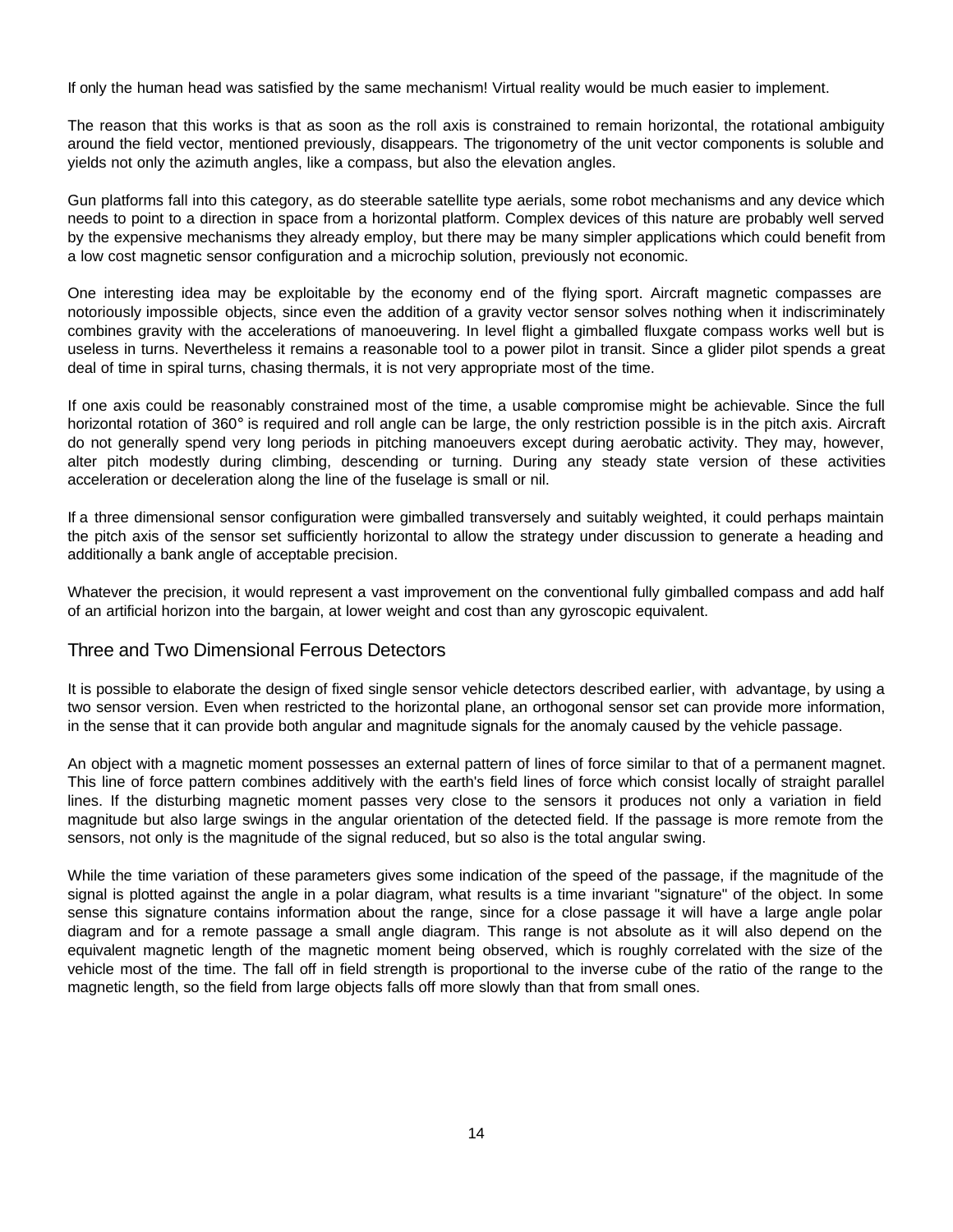

Two Axis Ferrous Detector

The actual magnitude and angle variations will be quite small but can be increased to usable size by the digital heterodyne method or, in this case its software equivalent. The polar diagrams shown are oversimplified guesswork and not based on any tests.

However it seems that this is an area worthy of a little more serious research on practical real life situations, since it may resolve the problems of lane separation and vehicle classification in multiple vehicle studies.

#### Orientation Sensitivity Elimination

The ferrous detection systems discussed so far have been static ones and the fixed large signals produced by the earth's field can be relatively easily eliminated from the desired indications. In situations where the sensor configurations will inevitably be subject to unpredictable movement, the high orientation sensitivity becomes a serious disadvantage in the search for very small signals.

However if we consider a perfectly standardised and normalised, perfectly linearised and perfectly orthogonal sensor set, the problem is easy to deal with since the sum of the squares of the three outputs must always be equal to the field vector modulus squared, a scalar quantity without any orientation. The success of any real implementation will clearly be only a function of how close to perfection the above requirements come.

The mathematics are simple and readily implemented on computer or microcontroller.

The basic sensitivity of the sensors is adequate, matching of the calibrations is more constructive than absolute accuracy, orthogonality correction can be carried out to a fairly high degree, but non-linearity may give the most troublesome source of error.

There is a technique which can be very helpful in these circumstances and this is the use of some sort of negative feedback, well known for its ability to improve linearity and stability.

The method consists of overwinding the sensor with a solenoidal coil in which a controlled field can be produced and automatically adjusting this field to cancel out to zero, the local field which the sensor would otherwise experience. The solenoid current giving rise to this cancelling field must be proportional to the local field being cancelled. Since the sensor only ever sees a zero field, its own non-linearity is no longer of consequence and the cancelling current is a direct and linear measure of the local field magnitude.